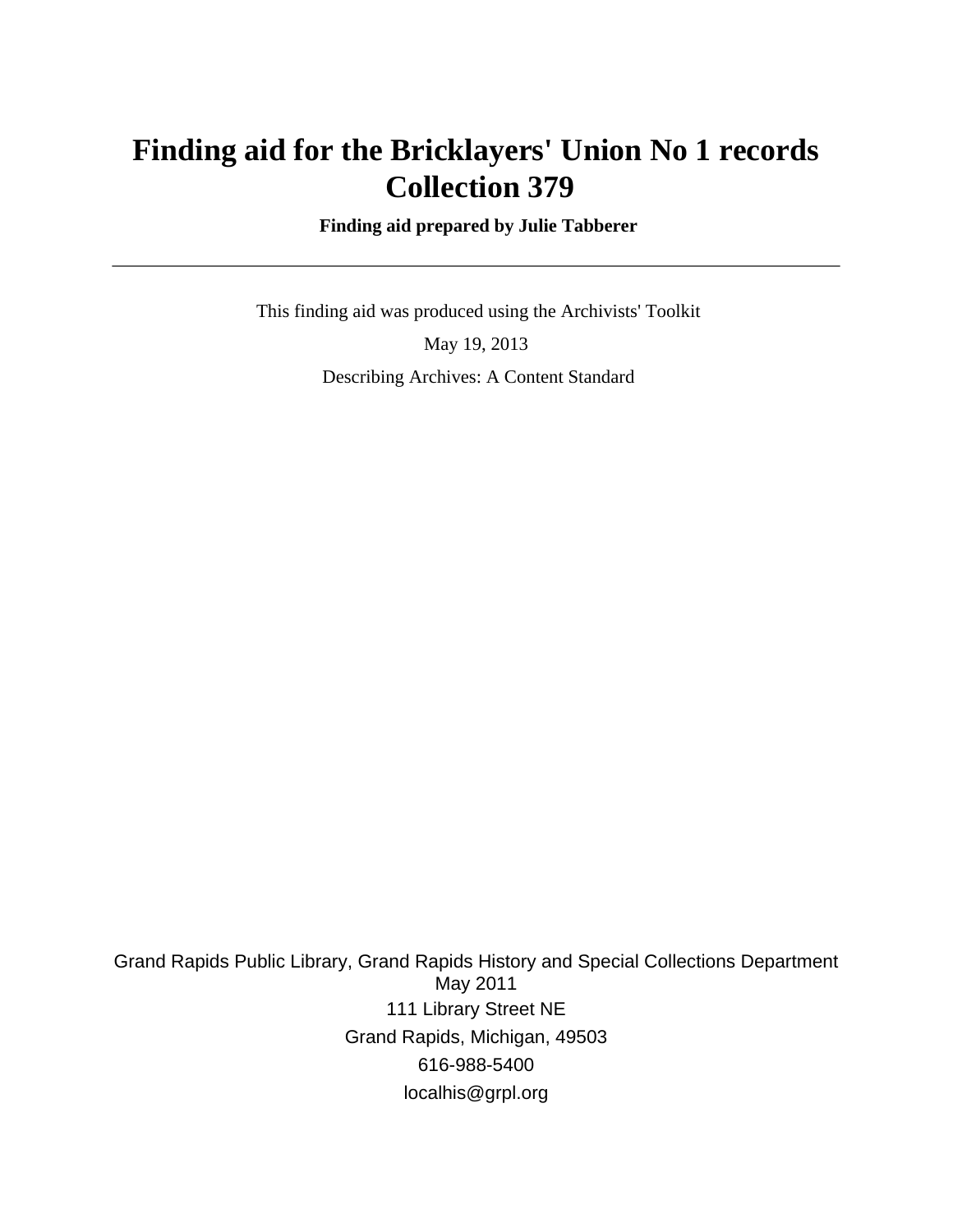## **Table of Contents**

l,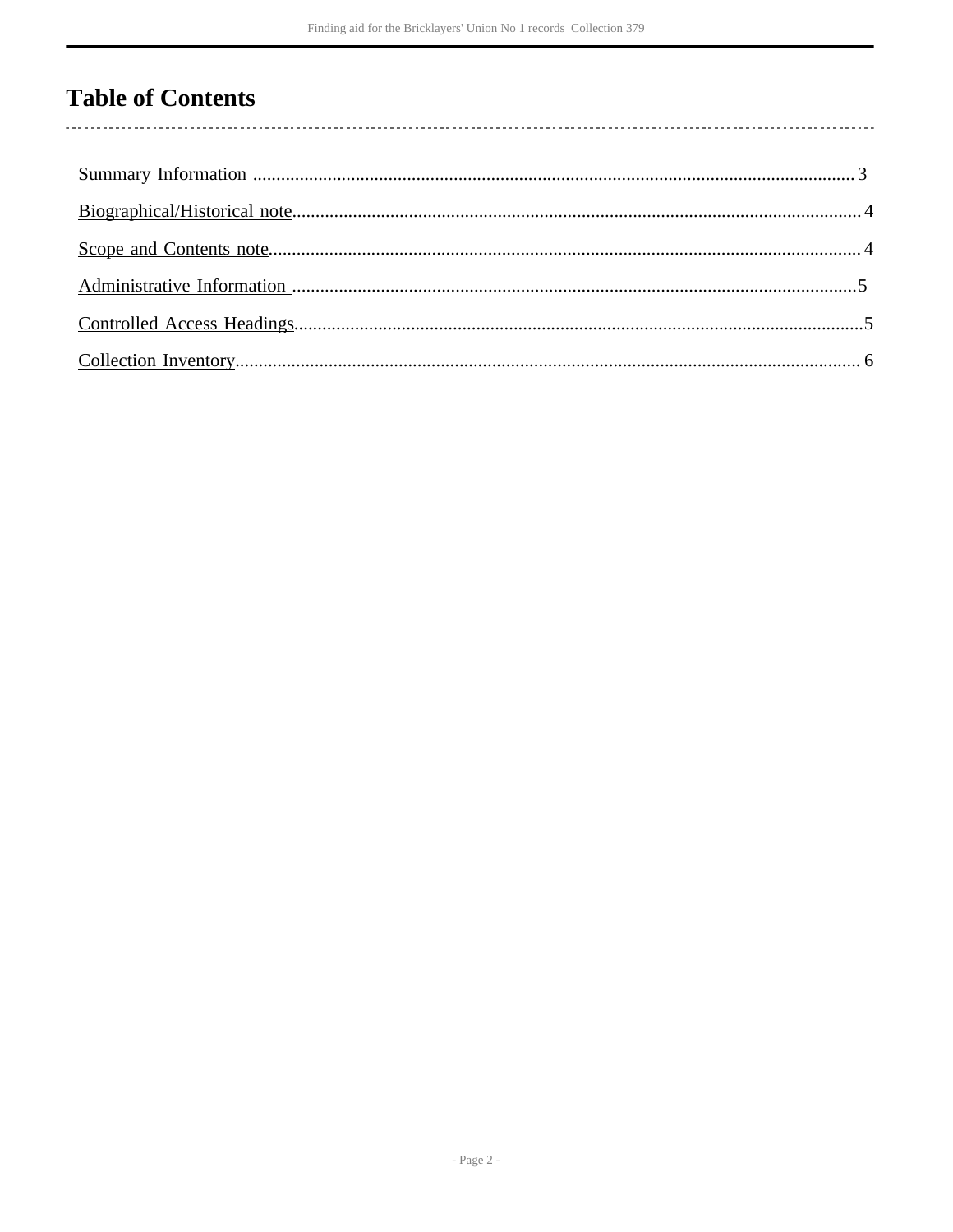# <span id="page-2-0"></span>**Summary Information**

..................................

| <b>Repository</b> | Grand Rapids Public Library, Grand Rapids History and Special<br><b>Collections Department</b>                                                                                                                                                                                                                                                                                                                                                                                                                                                                  |
|-------------------|-----------------------------------------------------------------------------------------------------------------------------------------------------------------------------------------------------------------------------------------------------------------------------------------------------------------------------------------------------------------------------------------------------------------------------------------------------------------------------------------------------------------------------------------------------------------|
| <b>Creator</b>    | Bricklayers' Union No 1. (Grand Rapids, Mich.)                                                                                                                                                                                                                                                                                                                                                                                                                                                                                                                  |
| <b>Creator</b>    | Stonemasons' Union No 3. (Grand Rapids, Mich.)                                                                                                                                                                                                                                                                                                                                                                                                                                                                                                                  |
| <b>Title</b>      | Bricklayers' Union No 1 records                                                                                                                                                                                                                                                                                                                                                                                                                                                                                                                                 |
| Date [inclusive]  | 1886-1913                                                                                                                                                                                                                                                                                                                                                                                                                                                                                                                                                       |
| <b>Extent</b>     | 2.75 Linear feet                                                                                                                                                                                                                                                                                                                                                                                                                                                                                                                                                |
| Language          | English                                                                                                                                                                                                                                                                                                                                                                                                                                                                                                                                                         |
| <b>Abstract</b>   | The Local Bricklayers No. 1 was a notable and large early labor union<br>in Grand Rapids, Michigan. It was the first bricklayers' union in the<br>state and was involved in strikes in 1891 and 1893, over wages and<br>and working hours. The Local Bricklayers No. 1 was active until 1993,<br>however the records in the collection are limited to 1886-1913. The<br>records include meeting minutes, list of members, financial records and<br>some correspondence. In addition, a record book from the Stonemasons<br>Union No. 3 (1898-1901) is included. |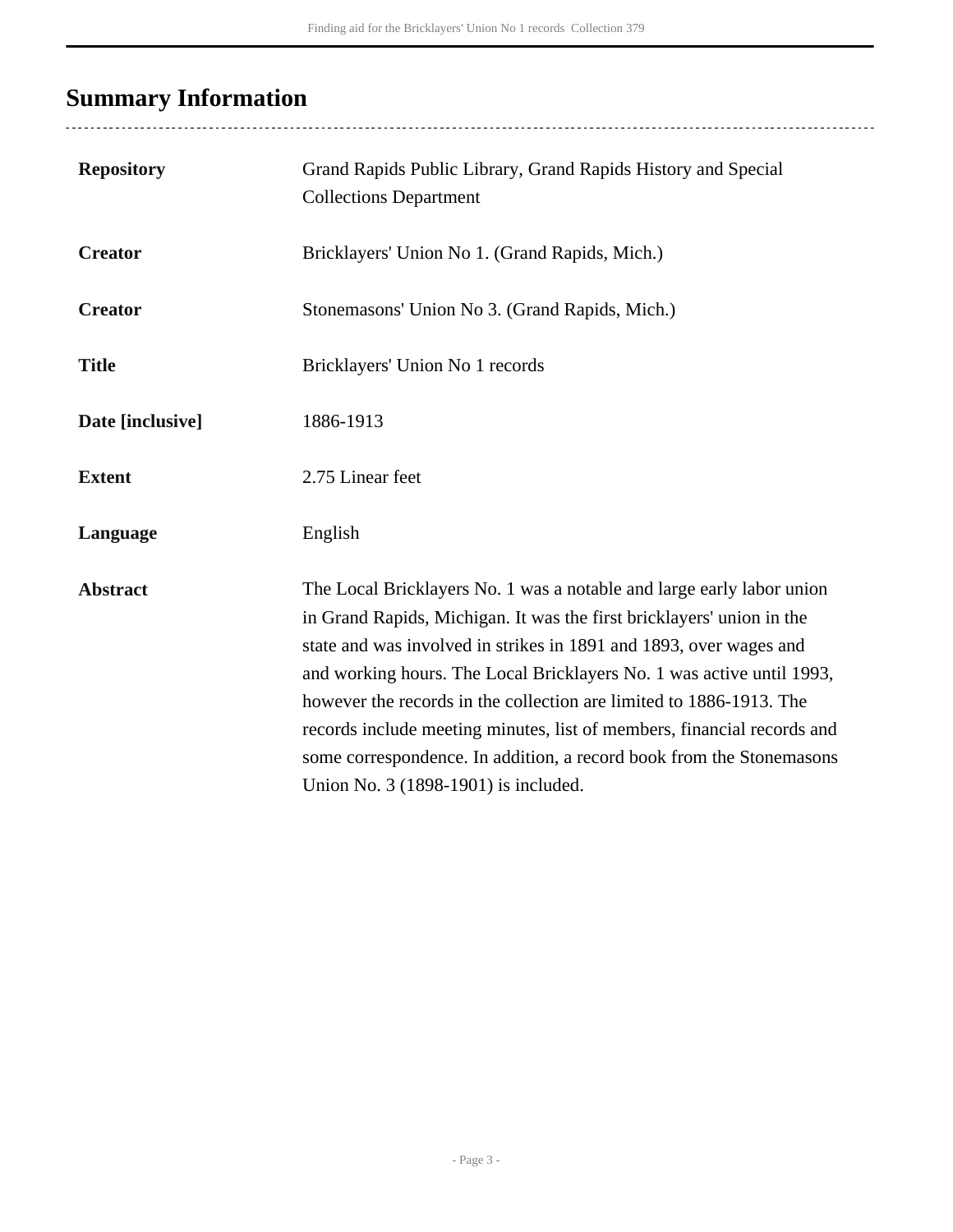## <span id="page-3-0"></span>**Biographical/Historical note**

A good history of the local bricklayer's union is included in the article "Heyday! The Labor Movement in 19th-Century Grand Rapids" by Michael Johnston in Grand River Valley History, Volume 22. This summary is based on that article.

Unions were first organized in Grand Rapids around the time of the Civil War. The Bricklayers Local No. 1 was the first bricklayers union in the state and was established right after the Civil War. After experiencing an initial boom, the chapter faltered due to unpaid member's dues. It was re-established in October 1884 and grew quickly.

The Bricklayers Local No. 1 was active in two strikes in the 1890s. The first strike, in March 1891, sought to increase wages to 45 cents an hour instead of a scale of 35-45 cents per hour. The strike lasted only 45 days before contractors submitted to the union's demands.

The second strike, beginning in early 1893, sought an 8-hour workday. This strike lasted substantially longer, partially due to economic conditions. After the strike began, local contractors advertised in out of state newspapers for help. However, Bricklayers Local No. 1 had recently joined with the Bricklayers and Masons International Union and, with this association, kept all union bricklayers out of Grand Rapids. The strike was nearly successful when the nation plunged into a depression and new construction crawled to a stop. With jobs short, local members began to break the strike and the union ran out of money for strike pay. The local union sought assistance from the International Union and, after an initial refusal, were given help with strike pay. The strike ended on September 1894, with the 8 hour day granted but with wages down to 25 cents an hour.

Bricklayers Local No. 1 continued until 1993 when they merged with Local 9 of Lansing due to a shrinking membership.

### <span id="page-3-1"></span>**Scope and Contents note**

The Local Bricklayers No. 1 was a notable and large early union in Grand Rapids. It was involved in strikes in 1891 and 1893, over wages and hours. The collection includes meeting minutes, lists of members, financial records and some correspondence. The member lists include lists of traveling cards granted, member initiations and expelled members. The collection is strongest used as a resource for labor research, but may also provide insight into individuals who belonged to the union.

The collection also contains meeting minutes from the Stonemasons Union No. 3. The minutes begin with the organization of the Stonemasons in 1898 and end with the dissolution of the organization in 1901. The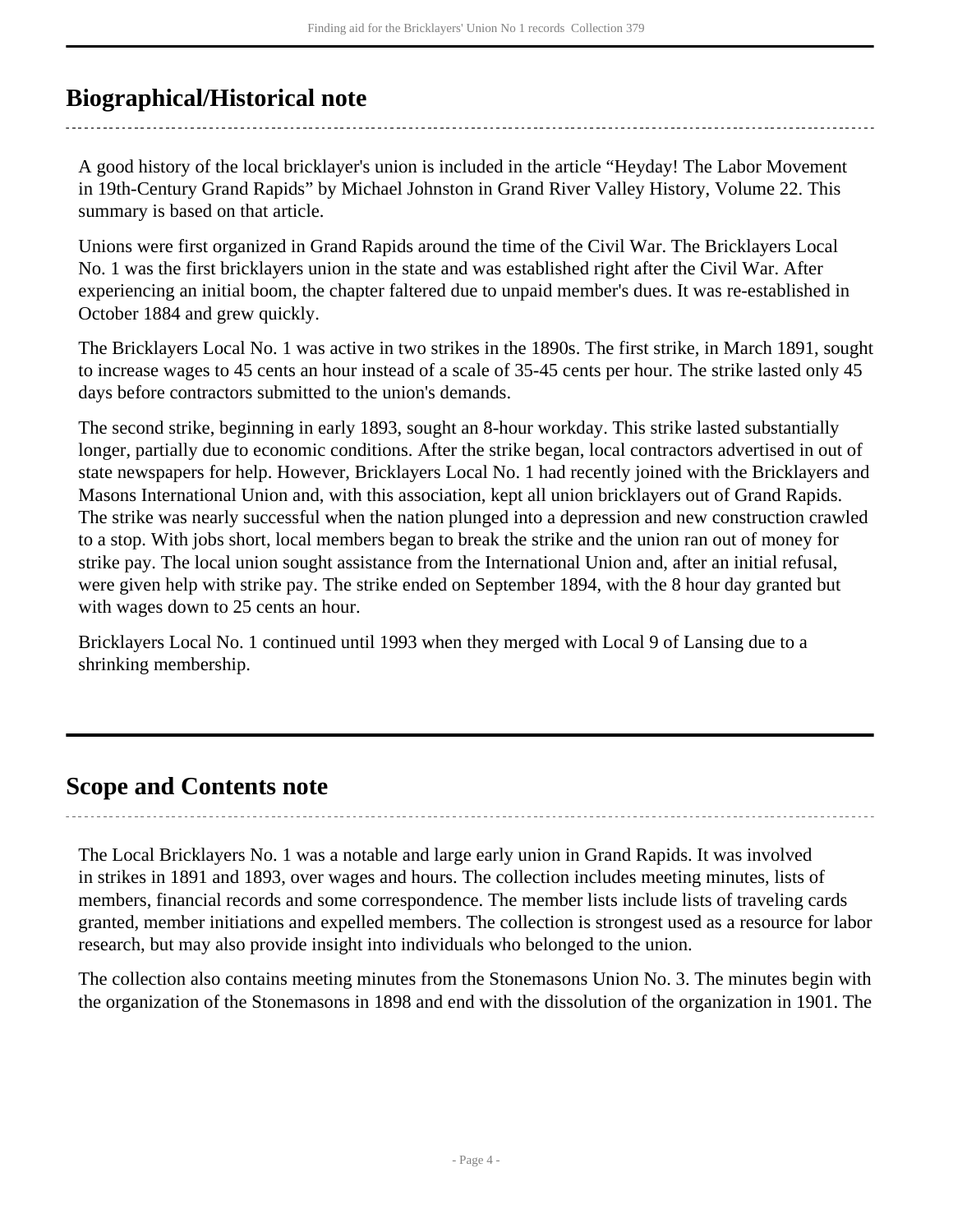Stone Masons appear to have organized out of the Bricklayers union and then merged back in with them. The Stonemasons record book also includes lists of officers and a roll call.

## <span id="page-4-0"></span>**Administrative Information**

#### **Publication Information**

Grand Rapids Public Library, Grand Rapids History and Special Collections Department May 2011

#### **Immediate Source of Acquisition note**

Local 1 Bricklayers Union, Accession number 1991.001.

### <span id="page-4-1"></span>**Controlled Access Headings**

**Genre(s)**

• records (documents)

#### **Geographic Name(s)**

• Grand Rapids (Mich.) -- History

### **Subject(s)**

• Labor unions -- Michigan -- Grand Rapids -- History